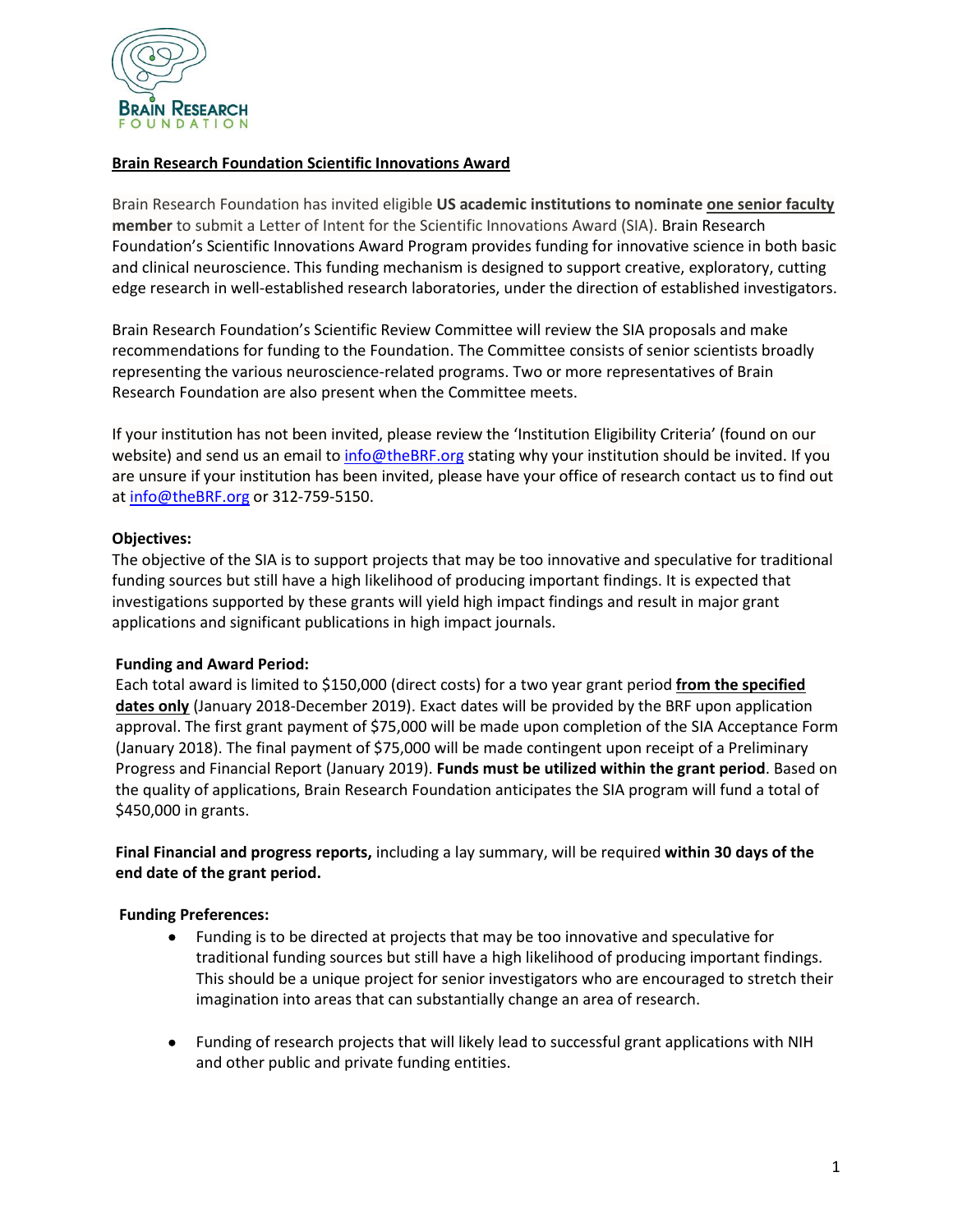

#### **Allowable costs under this award:**

100% of these SIA funds must be utilized for direct costs.

#### **These costs may include:**

- Purchase and care of laboratory animals
- Small pieces of laboratory equipment, totaling \$5,000 or less
- Laboratory supplies
- Salary for scientific (including postdoctoral fellows) and technical staff (including laboratory technicians)

#### **Costs not permitted:**

- Facilities and administrative costs
- Salary recovery for the PI
- Domestic and foreign travel
- Conference or seminar fees
- Personal computers, computer hardware or software
- Large laboratory equipment
- Tuition reimbursement

Publications resulting in projects funded in whole or part by **Brain Research Foundation** SIA will acknowledge **Brain Research Foundation** as a funding source.

#### **I. Guidelines**

## **Eligibility**

The nominated candidate must be a **full-time professor or associate professor at an invited US academic institution**, working in the area of studies of brain function in health and disease. **Current major NIH or other peer-reviewed funding is preferred but evidence of such funding in the past three years is essential.** Studies should be related to either normal human brain development or specifically identified disease states. This includes molecular and clinical neuroscience as well as studies of neural, sensory, motor, cognitive, behavioral and emotional functioning in health and disease. The grant proposal must detail a new research project that is not funded by other sources. This grant **is not to be used as** a source of **bridge funding.**

Investigators at institutions that are affiliated with a medical school or university are eligible to apply **only through the institution where they hold a full-time faculty position.**

Scientists that have previously received a BRF Scientific Innovations Award **may not receive the award for a second time until five years** has elapsed since the beginning date of the prior award. Grant requirements from all previous awards must be met. Only one PI may apply per application.

## **Ineligibility**

**1.)** PI is ineligible if they are **not a full-time faculty member at the institution in which they are applying under.**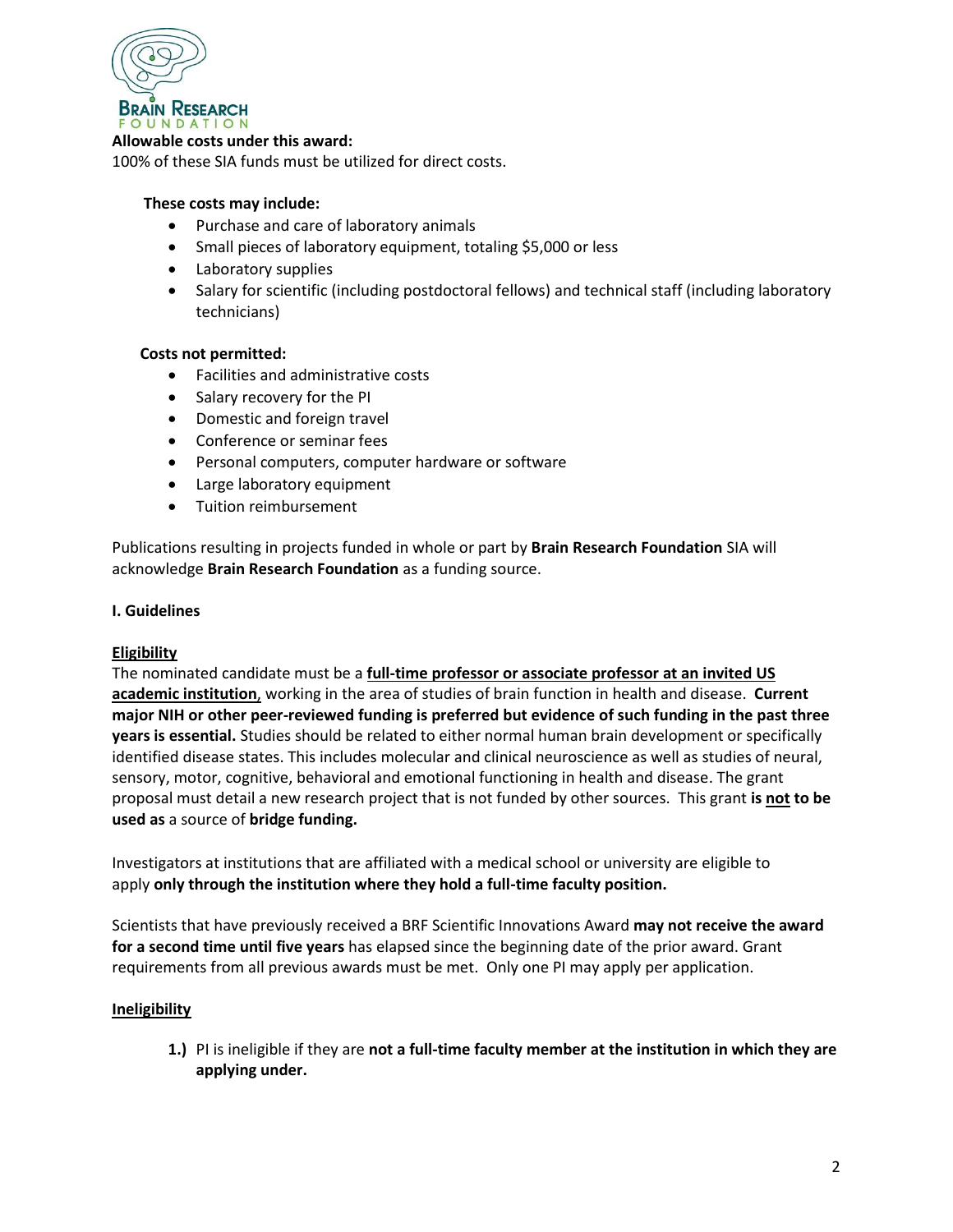

- **2.)** PI is ineligible if they are an **assistant professor** or **professor emeritus**.
- **3.)** PI is ineligible if they are a **research associate professor or research professor.**
- **4.) PI is ineligible to submit more than one BRF SIA proposal in a funding period.**
- **5.)** PI is ineligible if they have BRF funding that will **overlap this grant period.**
- **6.)** PI is ineligible if they have been awarded prior BRF funding, but have **failed to submit scientific and financial reports** at the end of their grant period.
- **7.)** PI is ineligible if they are a **member of the BRF Scientific Review Committee.**
- **8.)** PI is ineligible if they are a **relative of BRF a representative**, including the SRC, as defined by the Foundation.

## **Nondiscrimination statement**

Brain Research Foundation does not discriminate on the basis of race, sex, sexual orientation, religion, color, ethnic origin and age.

## **II. Application Procedures**

Applications must be submitted electronically via the BRF grants website [\(http://research.thebrf.org\)](http://research.thebrf.org/) as a single, combined electronic document (PDF) using the BRF LOI and Application forms (provided on the website upon registration). Documents may be combined into a single document using Adobe Acrobat. A version of this program is downloadable on the BRF website. **BRF will only accept one LOI per institution.**

## **The application process will be conducted in two phases:**

## **PHASE I: Letter of Intent (LOI)**

The first step in applying for a BRF SIA is to submit a Letter of Intent. The purpose of the LOI is to determine worthy projects that will be asked to submit a complete SIA application for further review. The LOI and invited application must be submitted by a single investigator.

**LOI submission must include a brief letter of nomination from an institutional representative on formal letterhead**. LOI's submitted without a nomination will not be accepted. The LOI should be submitted by the PI online at [http://research.thebrf.org.](http://research.thebrf.org/) A lay summary and keywords will be requested upon registration.

## **The LOI submission includes (and is to be submitted in the following order)**:

- Brief nomination from institutional representative (Office of Research, Office of Sponsored Programs, etc.).
	- o *Please note: if your institution does not have an Office of Research, nomination must come from the Dean or President of the institution).*
- BRF LOI form, including the following information:
	- o Name and academic title of PI
	- o Contact information, including mailing address, telephone number, fax number, and email address
	- o Title of program project